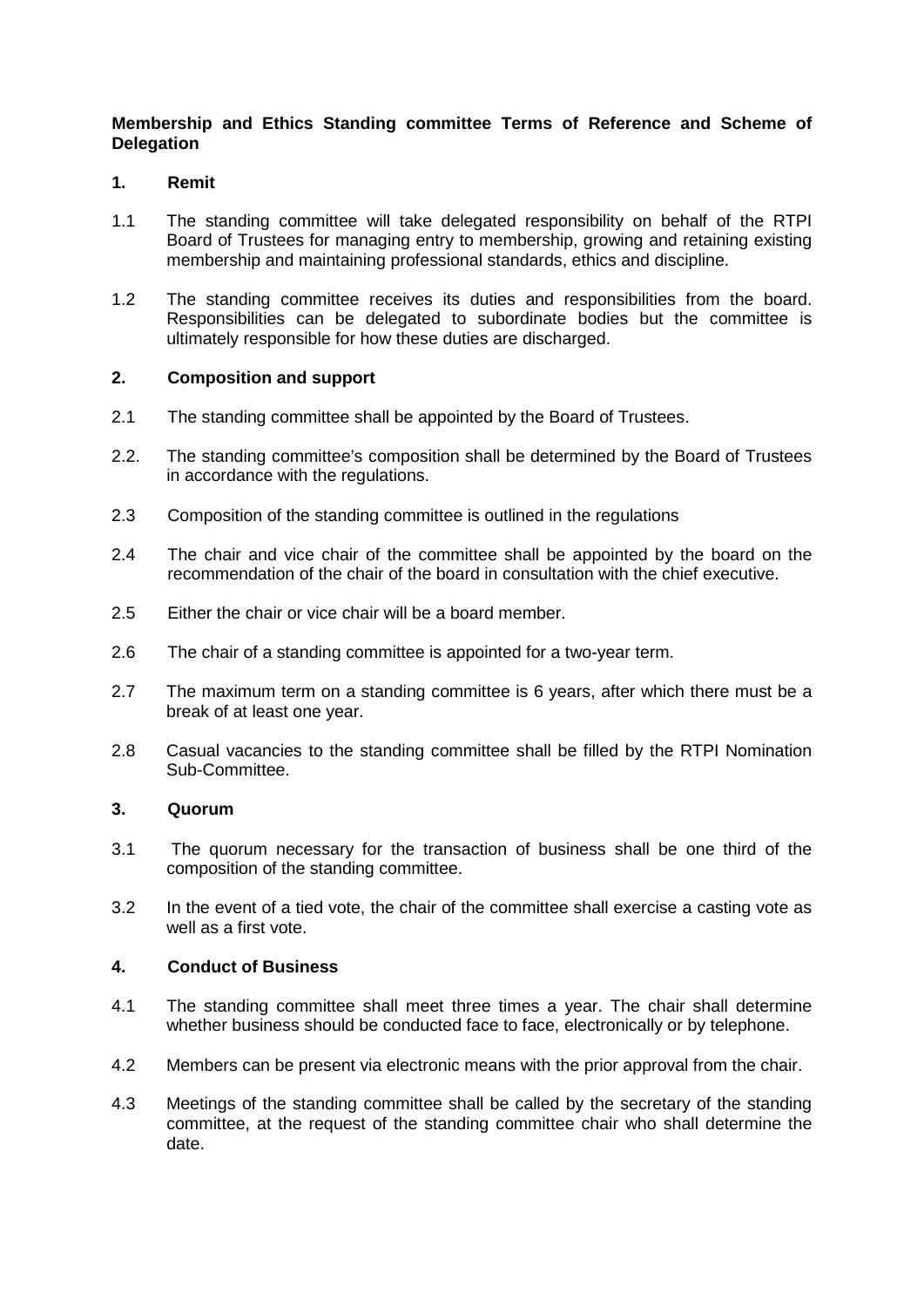- 4.4 Unless otherwise agreed, notice of each meeting confirming the type of meeting venue, time and date, together with an agenda of items to be discussed, shall be forwarded to each member of the standing committee and any other person required to attend no later than 5 working days before the date of the meeting. Supporting papers shall be sent to standing committee members and to other attendees as appropriate, at the same time.
- 4.5 Dates of meetings will be decided prior to 1<sup>st</sup> January of each year. Dates can only be varied upon agreement of the chair of the committee and the Chair of the Board of Trustees.

## **5. Minutes**

- 5.1 The minutes secretary will ascertain, at the beginning of each meeting, the existence of any conflicts of interest and ensure that these are minuted.
- 5.2 The secretary shall minute the proceedings and resolutions of all standing committee meetings, including the names of those present and in attendance.
- 5.3. Minutes of the standing committee meetings shall be circulated promptly to all members of the standing committee.
- 5.4 Items or minutes which contain commercially sensitive information, contractual issues, issues relating to employment, legal proceedings, information provided in confidence or which identify an individual shall be marked as confidential.
- 5.5 Minutes and papers for the standing committee shall be in accordance with the Institute's service standards.

## **6. Reporting responsibilities**

- 6.1. The standing committee chair shall report formally to the board on its proceedings after each meeting on all matters within its duties and responsibilities.
- 6.2. The standing committee shall make whatever recommendations to the Board it deems appropriate on any area within its remit where action or improvement is needed.

## **7. Decisions delegated to the Membership and Ethics Standing committee by the Board of Trustees**

#### 7.1 **For determination**

- Overseeing classes of membership and the criteria for admission to each class, including their structure.
- Consideration and approval/refusal of applications to<sup>[1](#page-1-0)</sup>;
	- o Chartered Member
	- o Associate Member<br>
	o Technical Member
	- o Technical Member (class to be closed as part of R2M Ph2)<br>  $\circ$  Affiliate Member
	- Affiliate Member
	- o Legal Associate

<span id="page-1-0"></span> $<sup>1</sup>$  The Board delegated to the Nominations Sub Committee the power to elect members to Fellowship</sup>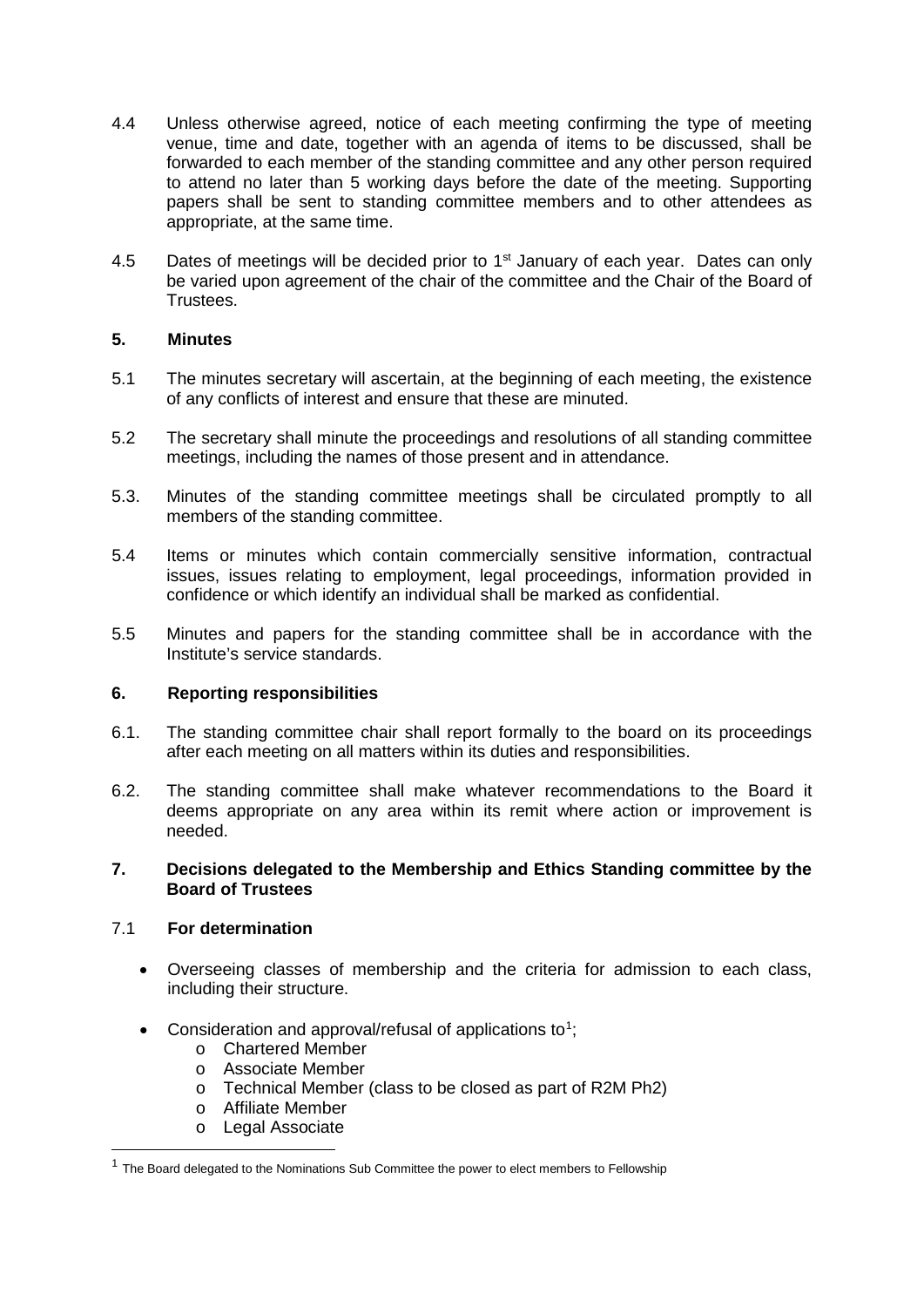- o Student Member
- o Licentiate Member
- o Retired Member
- o Reinstated Membership
- o Any other category of membership that the board sees fit.
- Custodian of the Assessment of Professional Competence (APC) process and any other process associated with the above listed categories of membership.
- Membership activities and support and the conduct of all members including any code or codes of conduct and the development of professional ethics.
- Investigation and determination of complaints made against members.
- Determination of appeals against non-accredited routes to chartered membership and other membership classes.

## **7.2 For consideration and recommendation back to the Board of Trustees for decision**

- Any changes to the membership structure that includes alteration to the byelaws or regulations.
- Any substantial changes to the criteria for membership to any category.
- Changes to the membership function that have a material financial implication.
- Recommendations regarding application fees for membership.
- The appeals mechanism arising from the work of the committee in relation to any of the above classes.
- The establishment or disestablishment of subordinate bodies.

#### **7.3 Delegation to Officers**

## **The standing committee delegates the following to the Director of Professional Standards and Development or their nominee:**

- Election to the following membership classes: Student, Licentiate, Affiliate, Reversion to Chartered, Transfers to Retired and Reinstatement to membership.
- Determination of appeals against individual APC decisions.

## **The Membership and Ethics Committee delegates the following to the Head of Membership**

• Authority to backdate a membership (only in "exceptional" circumstances where the Institute is at fault. "Exceptional" will be at the discretion of the Head of Membership in consultation with the Chair).

#### **The Membership and Ethics Committee delegates the following to the Chief Executive**